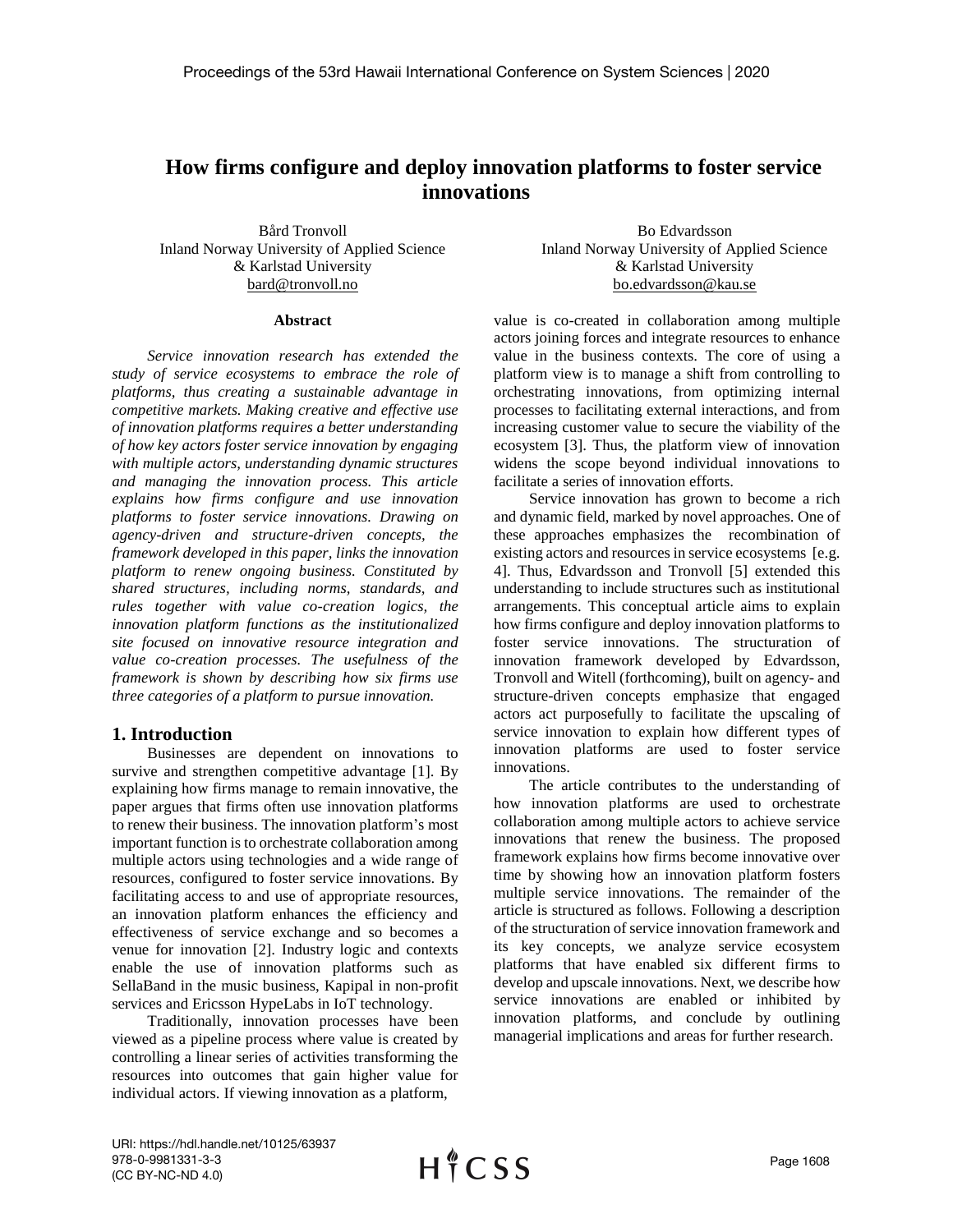# **2. Theoretical framework**

Previous research has identified the reconfiguration of resources and actors in ecosystems, with enabling and inhibiting business and social structures as a foundation for conceptualizing innovation. Lusch and Nambisan [2] characterized service innovation as a collaborative process within actor-to-actor networks in service ecosystems. Similarly, Chandler, Danatzis [6] integrated the innovation, institutional theory, and service ecosystem literature to explore how innovations are fostered.

Building on an ecosystem view, Edvardsson and Tronvoll [5] argue that service innovation relies on the engaged actors' ability to act purposefully in relation to recombination of resources and existing market and social structures. Building on this understanding Edvardsson, Tronvoll [7] introduce the so-called *structuration of service innovation* framework, arguing that service innovation is a manifestation of practice that can be described and understood by using agency- and structure-driven concepts, along with concepts describing states of the innovation process. Agencydriven concepts are focusing on the activities to achieve intended innovations and include value propositions, actors and resources. Structure-driven concepts as institutions and institutional arrangements are zooming in on 'the rules of the game' such as norms rules, habits and thus what is accepted, both from a business and social point of view. The structuration of service innovation framework is grounded in earlier work such as Orlikowski [8, p. 405], who stated that "a structurational perspective is inherently dynamic and grounded in ongoing human action." The system perspective facilitates the study of dynamics that enable and inhibit service innovation.

Service innovation can be conceptualized using agency- and structure-driven concepts. The agencydriven concepts—consisting of actors, resources and value propositions—are interdependent, driven by actors (e.g., firms, customers) operating on a configuration of resources and directed by value propositions. A value proposition is an invitation from one actor (a key actor or a constellation of actors) to other actors to join forces in value co-creation. The invitation must be of interest both to the proposing actor(s) and to the invited actor(s) to co-create a sustainable service exchange. The invited actors need to understand and accept how they can more effectively realize their intended goals by engaging in innovative co-creation with the proposing actor(s) than otherwise would be possible. As the value proposition is crucial when communicating and scaling up innovations, Skålén, Gummerus [9, p. 150] argued that "service innovation entails the development of existing or the creation of new provision practices." According to

Lusch and Nambisan [2], value propositions play an important role in connecting one actor with other interested actors with complementing resources in the service ecosystem. The value proposition must describe how actors can improve their own and the system's viability by enabling customers to do something novel, guiding and directing service innovation [e.g. 10] and helping actors to develop "more effective value propositions for participating in beneficiaries' resourceintegrating, value-creating practices, through service" [11, p. 87].

As drivers of service innovations, actors possess dynamic resources, including knowledge, skills, finance, and motivation. They are creative and have the capacity to recombine resources and innovate new value propositions [12]. Actors also exploit relevant available configurations of resources in service ecosystems [13]—for example, by integrating traditionally unrelated offerings, systems and brands to transgress system boundaries.

To realize the value proposition, key actors draw on resources embedded in service ecosystem structures [14], integrating, recombining and using these as means and enablers. To ensure that the outcome realizes value for actors in the service ecosystem, the proposing actors need the support of an innovation platform to foster, coordinate and manage what are often complex activities, relations, and collaborations between multiple invited actors. These engaged actor's activities are restricted or supported by existing structures grounded in the institutional arrangements.

All social and economic environments, including innovation environments embed a set of norms, rules and beliefs, described as institutions and institutional arrangements. Vargo and Lusch [15] used the term institution to denote relatively individual and independent rules while institutional arrangements refer to interrelated sets of institutions that together facilitate coordination of value co-creation in service ecosystems. An institution is "any structure or mechanism of social order and cooperation governing the behavior of a set of individuals within a given human community" [16]. Institutions specify "the rules of the game" [17, p. 4], including formal constraints like regulations and laws, and informal constraints such as norms and conventions that all actors produce and reproduce. Scott [18, p. 50] contended that the role of institutions is to provide guidelines and resources for taking action, as well as prohibiting or constraining engaged actors' activities and interactions. Vargo, Wieland [19, p. 1] argued that "institutionalization—the maintenance, disruption and change of institutions—[is] a central process of innovation." Innovative actors challenge and change existing institutionalized norms, rules and habits and, by implication, ways of co-creating value with and for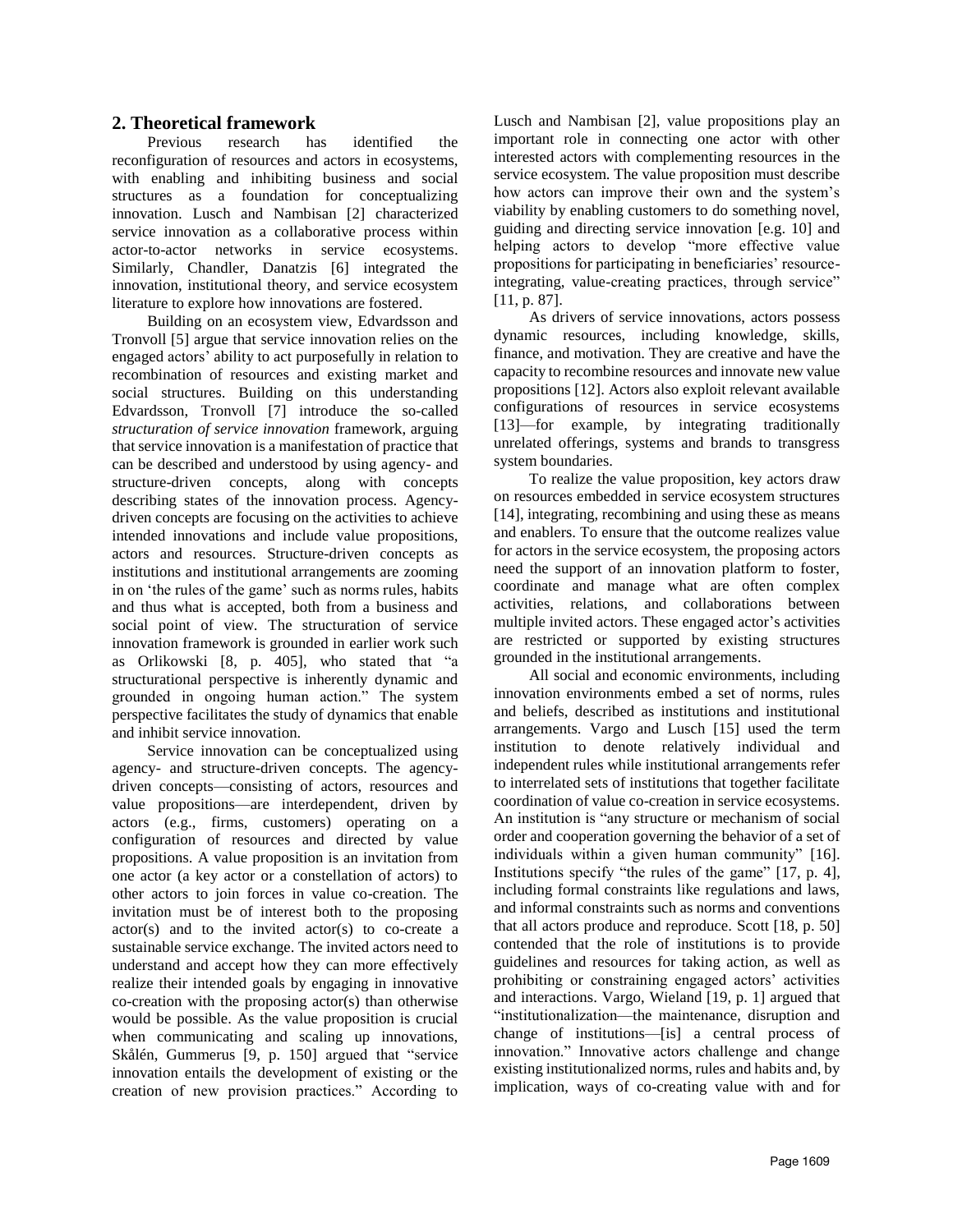engaged actors [11]. Koskela-Huotari, Edvardsson [20] noted that breaking and making "new" rules is not possible without simultaneously maintaining parts (often the greater part) of existing service ecosystem institutions. Service ecosystems form and reform through recursive relationships of individual actions and the reproduction of relationships and shared meanings (e.g., social norms, cultures). Institutional arrangements shape the dynamics of how actors use resources by regulating (i.e., enabling or inhibiting) actors' resource integration and value co-creation efforts [21]. Consequently, to explain service innovation there is a need to include both agency- and structural-driven concepts and view them as part of a platform and in an ecosystem perspective.

#### **3. Innovation platforms in service ecosystems**

Wheelwright and Clark [22, p. 73] were the first management scholars to invoke the concept of *platform* to describe products that meet the needs of a core group of customers but can be modified through the addition, substitution or removal of features. For McGrath [23], platforms are collections of common elements (often technological) implemented across a range of products. Meyer and DeTore [24] defined a platform as a set of subsystems and interfaces forming a common structure from which a stream of products are developed. However, Robertson and Ulrich [25] suggested a broader definition of platforms as the assets (components, processes, knowledge, people or relationships) shared by a set of products. Gawer and Cusumano [26] recommend that managers should move from "portfolio thinking" to "platform thinking," which they define as understanding the commonalities that tie a firm's offerings, markets and processes together, arguing that these should be exploited to create leveraged growth and variety. Krishnan and Gupta [27] used the term *product platforms* to refer to the subsystems and interfaces forming a common structure that enables a firm to efficiently develop and manufacture a family of products. This is close to an ecosystem view on and understanding of platforms. However, we agree with Oh, Phillips [28] who argue that that the concept innovative ecosystem is not yet a clearly defined concept (p. 1) to be used in research. Parker, Van Alstyne [29] are using the term 'platform ecosystem' when analyzing innovations. They show how e.g. Apple, Google and Microsoft are using external ecosystem for service innovation and how the locus of value creation moves from inside the firm to outside, often enabled by platforms in ecosystems. We therefor use innovation platform embedded in existing ecosystems in line with e.g. Lusch, Nambisan [2].

Perks, Kowalkowski [30] argue that the traditional firm and product-centric view of platforms are changing, as platforms are often developed by a lead firm within a network of collaborating actors. These actors orchestrate dynamic and purposive inter- or intradependent networks where actors co-create value [31]. Gawer and Cusumano [32] argue that a platform must (1) perform a *function* that is essential to a broader technological system and (2) solve a *business* problem for multiple firms and users in the industry. A platform provides a technological foundation for interfaces used by complementary interoperating subsystems [33].

Ojasalo [34] defined an innovation platform as an approach that systematically attracts, facilitates and orchestrates innovation with external actors in order to develop solutions to the problems and needs of the platform owner. Fu, Wang [35] suggested that innovation platform properties function as infrastructures that facilitate relationships in value cocreation activities. The innovation platform has the specific function of introducing innovative value propositions (VPs) and the resulting, novel and useful institutionalized practices.

Building on the structuration of service innovation framework, briefly described above we define an innovation platform as *a space with structures designed for engaged actors' collaborative activities to foster service innovations*. The activities performed on the innovation platform are often organized as innovation projects, relying on a constellation of actors and their purposeful innovation efforts. These collaborating actors are provided with the necessary resources to stay focused on suitable service innovations. Innovation activities need the support, coordination, and control provided by an architecture or an innovation space guided by institutional arrangements embedded in structures. The innovation space has been characterized as an open and fuzzy supportive structure [36]. For example, an innovation space may include a physical location, labs and virtual communities to develop and test-drive VPs. The combination of innovation space and activities constitute the innovation platform.

The innovation platform is a strategic response to changes among actors and in the market to foster service innovations in line with a firm's business model. Rather than individual innovations, the focus is on successive service innovations, thus supporting business development. The innovation platform's in-built structure with norms, and values link the proposing actor's (firm's) business model and strategy statements to innovation activities and projects. Key actors create and establishes the innovation platform and, most importantly, serves as gatekeepers, deciding whether an innovation enters the service platform and how it will renew ongoing business. Firms in different markets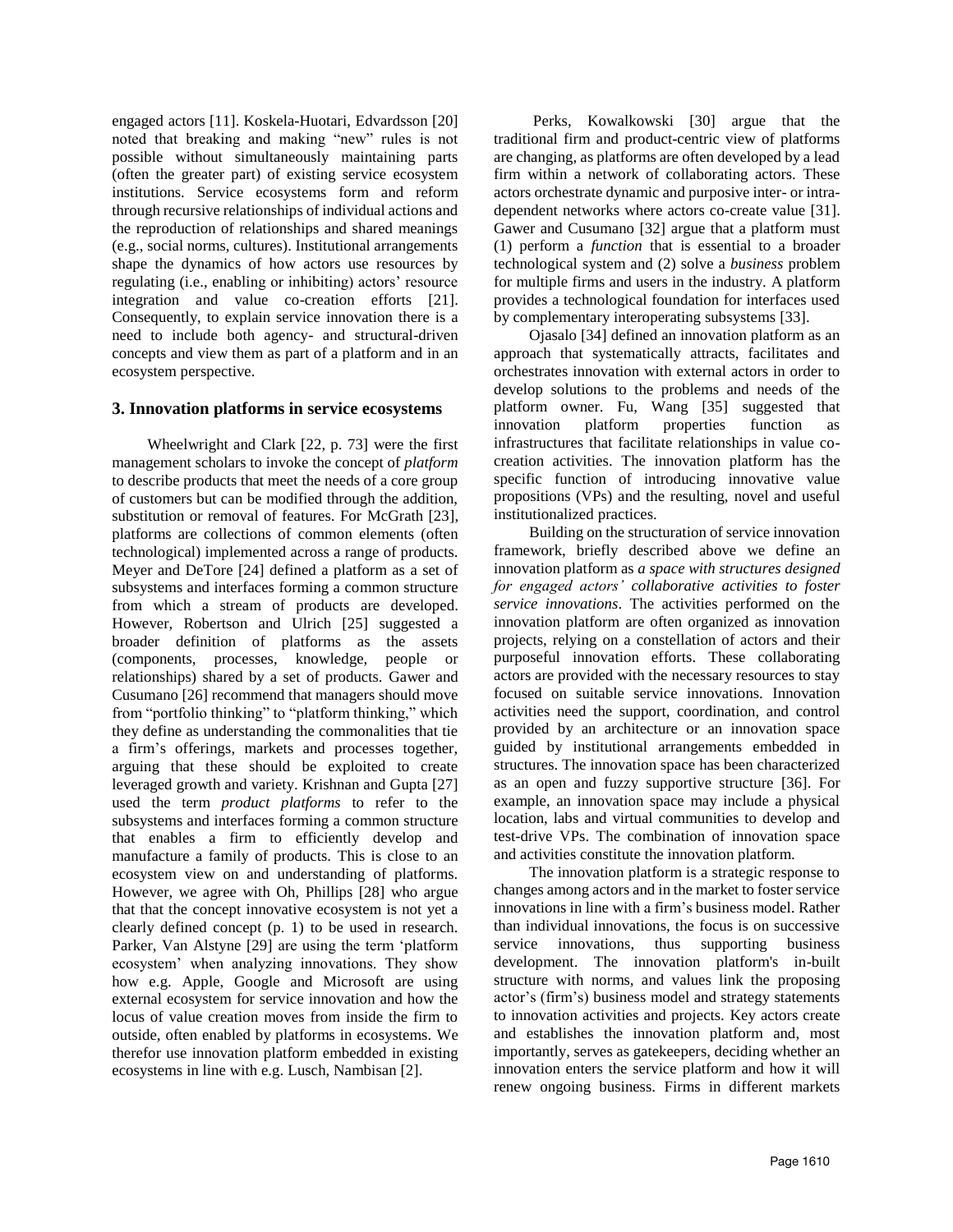enforce a platform focus that best harmonizes internal as well as external interactions and processes, grounded in both B2B and B2C relations.

Innovation platforms can take many forms, differ in scope and focus according to changes in the business context and the firm's strategy and culture. The key actor's orchestration of innovative business activities forms the basis for an innovation platform at the intersection of agency-driven (innovation activities) and structure-driven (innovation space) concepts as shown in Figure 1.



Figure 1: Innovation platform fostering service innovations.

On this view, *innovation activities* are carried out by actors with agency, or rather a constellation of collaborating actors with needed knowledge, skills and access to a wide range or resources, including financial support. The innovation activities are intended to result in new and useful value propositions (VPs) that fit the firm's business model and can scale up, thus contributing to developing the ongoing business. The outcomes of innovation activities are manifested in the renewal of existing VPs or the creation of new ones that renew the business. The development of innovative VPs involves a wide range of activities, including e.g. simulations and testing, risk analysis and profit estimations. Thus, the interdependencies between VP and resources and actors should provide the basis for the agency needed for these innovation activities to arrive at a stream of intended service innovations.

*Innovation space* refers to an institutionalized practice organized outside the ongoing business at the service platform and designed to foster innovation. An innovation space can be designed in various ways, involving different sets of resources and constellations of actors. Important issues include forms of collaboration with outside experts, how to deal with uncertainty and information security, IPR (intellectual property rights) and of great importance, how to capture the value and make money. The innovation space

includes a governance structure, a budget, legal support when needed, facilitating technologies structured ways of selecting and assessing ideas for innovation projects, milestones and continuous project assessment by actors skilled in innovation.

To illustrate the important role of an innovation platform to explain how service innovations come about we turn to the development of Apple watch. Apple used their innovation platform in a new way, changing existing structures of how a watch should look like, operate and most important the services provided. A wide range of B2B actors were engaged to enable Apple watch to offers new services (apps) to the customers. These service include health functions, financial market updates, access to many other services that together significantly improve value in context for the users. Furthermore, being part of a wider service ecosystem, Apple watch has been positioned as something different from what is expect from a watch and more important creating favorable customer experiences. Customers are thus prepared to pay a price, much higher than for a traditional watch with similar design and fabrics.

## **4. Empirical contextualization**

To demonstrate the utility of this framework, we investigated six very different innovation platforms that have successfully fostered multiple service innovations. To ensure the richness of data, the selection of firms was guided by "theoretical replication logic" [37]. Based on this principle, and to balance consistency and variation, we sought sufficient contextual and structural diversity [38, 39], ensuring that the selected firms reflected all of the theoretically relevant issues. Furthermore, we have first used MacInnis [40] integrative conceptualization to synthesize the understanding of innovation platform and thereafter the differentiated conceptualization making a typology of innovation platform focus. The six studied firms provide service not only to consumers but also to other businesses such as IKEAs office solutions, Amazons e-commerce platforms with related services and KidZania offers service to school for learning experiences and collaborate with other firms including DHL, Tetra Pak and Nippon Airways.

The selected firms—IKEA, Lego, KidZania, Eataly, Amazon, and Spotify—represent a wide range of innovation activities and spaces. They are all known as innovators within their industry. They are well established and rely on a high degree of collaboration with other actors, emphasizing environmental and social responsibility. In all six firms an innovation platform is created to renew the business by exploiting ecosystem dynamics.

To fulfill their vision of creating something novel and useful, the key actors orchestrate collaboration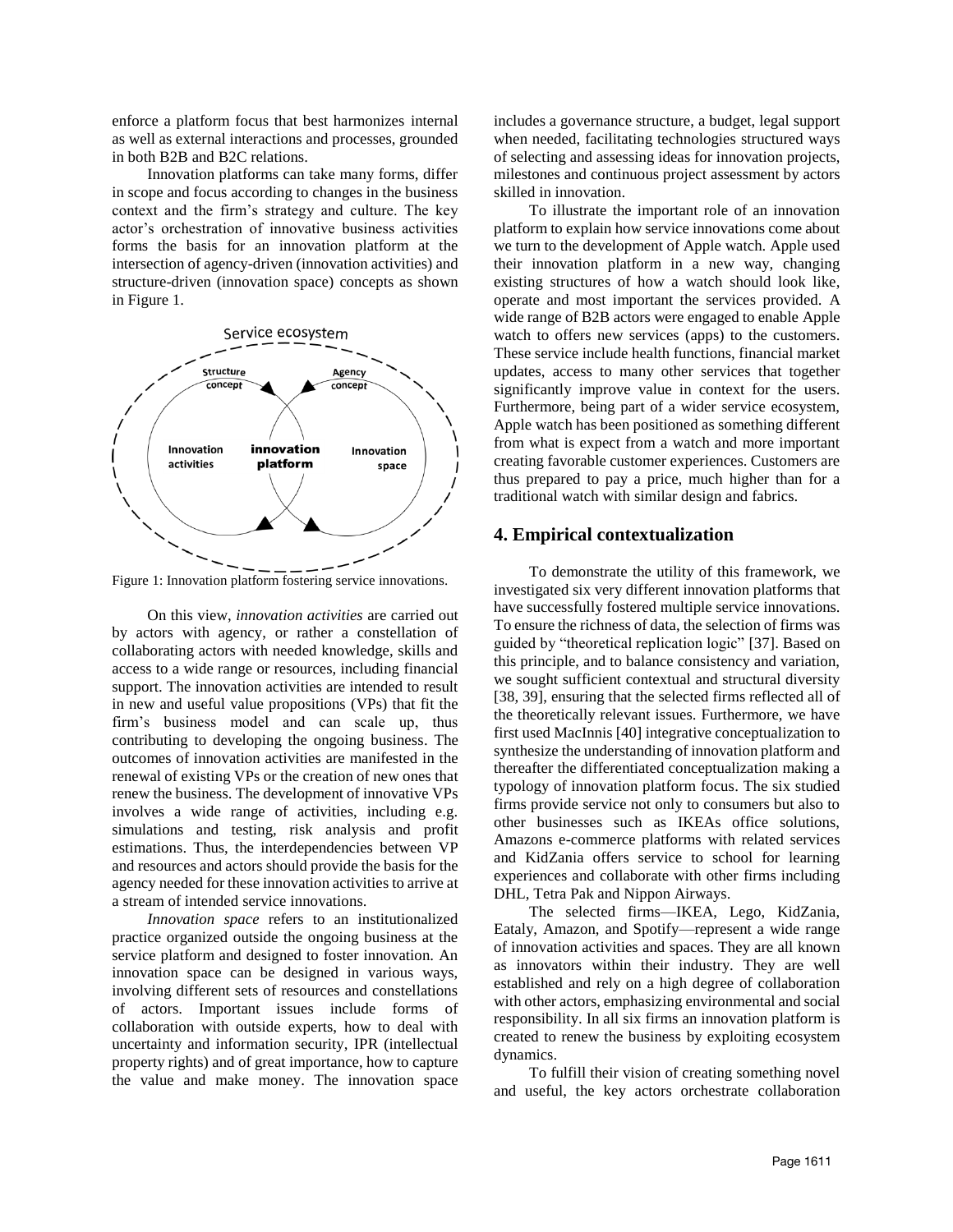between multiple actors to access necessary resources. The innovation platform is designed to exploit and respond to changes in context [41] and grounded in (1) new ways of integrating and assembling resources, (2) new constellations of brands or (3) a platform for enabling technologies. We turn now to some examples from our studied firms.

*IKEA designs and retails ready-to-assemble furniture and home accessories providing inspiring suggestions for new living rooms, kitchens, and offices on their website and in their stores. Working with disruptive actors, the company described the value proposition as follows; - Together, we explore different perspectives and include outside insights when creating the products and services of tomorrow.*

*IKEA has created an innovation platform called Space10 and invites people from the different practice fields to participate in different research projects resulting in prototypes, exhibitions, events, and workshops. When designers and interaction artists collaborated to increase body awareness and to address the mental and physical challenges in the digital world, the "In Motion Office" was born. With a pivoting desk, the workstation enables workers to change positions throughout the day, allowing them to enjoy the sunlight, avoid screen glare, change perspective, and interact with different colleagues.*

The physical act of moving into different work positions promotes intellectual productivity and reduces the health issues associated with long periods of inactivity. Since its launch in 2015, the platform has generated an astonishing number of ideas, some of which have been developed as innovations. According to Göran Nilsson, IKEA Concept Innovation Manager.

*IKEA co-workers have always enjoyed the freedom to address big issues creatively in our own business practices. With a global network of contributors, Space10 – an innovation platform designed for innovation activities supported by an innovation space - reflects the same spirit, enabling them to explore food security, the pace of urbanization, health and wellness and other macro-trends in a fearless way.*

He went on to say:

*We already do a lot to improve the lives of many people, and with Space10, we hope to take this vision even further. It's about exploring new ways of enabling a better and more sustainable life for many people.* 

LEGO (meaning "I assemble" in Latin) makes [construction toys](https://en.wikipedia.org/wiki/Construction_toy) that consist of [interlocking](https://en.wikipedia.org/wiki/Interchangeable_parts) plastic bricks and an accompanying array of gears, figurines or [mini-figures](https://en.wikipedia.org/wiki/Lego_minifigure) and a range of other elements. LEGO's building bricks create "builders of tomorrow through creative play and learning." The LEGO innovation platform increased the volume of resources available to its customers for solving a particular problem by establishing itself as a new institution within a new service ecosystem.

*This is essential, what the LEGO System of Play is designed to do! It is meant to give children (and even adults) the means to create their own play rather than handing out ready-made solutions. The LEGO System of Play is the platform on which a whole ecosystem is based. This platform with its innovation space and innovation activities gives LEGO much of its longevity, spanning generations. With its LEGO Ideas (formerly Cuusoo) portal, LEGO is a [leader](http://blogs.wsj.com/digits/2015/02/25/legos-plan-to-find-the-next-big-hit-crowdsource-it/) in [crowdsourcing,](http://blogs.wsj.com/digits/2015/02/25/legos-plan-to-find-the-next-big-hit-crowdsource-it/) collecting customer suggestions for new sets and working to create the most popular ones, with a share of the profits going to the originator of the idea.*

*Being a platform also means that other companies can take LEGOs and do something new with them. An example of this is Pley, the "Netflix for LEGO." Pley [runs its own crowdsourcing portal,](http://techcrunch.com/2015/02/02/neflix-for-lego-pley-launches-a-kit-crowdsourcing-platform-and-raises-10m/) which is creating more new crowdsourced LEGO sets. (Ville Kilkku, responsible for [Toys and games](http://www.kilkku.com/blog/category/toys-and-games/) [innovation,](http://www.kilkku.com/blog/tag/innovation/) posted June 25 2015)*

LEGO's innovation platform supports managers, who benefit from prevailing institutional arrangements, collaboration with multiple actors and creative use of various resources such as information, physical products, ICT tools and frequent reconfiguration of existing resources. LEGO decided to introduce open source methods and engaged outside developers during a deep crisis in 2004 that led to financial restructuring when the company was unable to compete with rivals such as Nintendo.

Another firm, KidZania helps kids to learn by taking on adult and responsible roles in collaboration with well-known brands such as American Airlines, Tetra Pak, Toyota, DHL, and Burger King. Kids engage in a range of activities that include bottling for [Coca-](https://en.wikipedia.org/wiki/Coca-Cola)[Cola,](https://en.wikipedia.org/wiki/Coca-Cola) working in a [Crest-](https://en.wikipedia.org/wiki/Crest_(toothpaste))sponsored dentist office, working at a [McDonald's](https://en.wikipedia.org/wiki/McDonald%27s) restaurant, painting with [Corporação Industrial do Norte,](https://en.wikipedia.org/wiki/Corpora%C3%A7%C3%A3o_Industrial_do_Norte) washing their hands with [P&G's](https://en.wikipedia.org/wiki/P%26G) [Safeguard](https://en.wikipedia.org/wiki/Safeguard_(soap)) soap, and using airline tickets from [American](https://en.wikipedia.org/wiki/American_Airlines) Airlines. The innovation platforms are flexible and can be adjusted to specific project requirements or local conditions while avoiding any conflict with institutionalized norms, rules and business model requirements. KidZania describes this in the following way:

*It is critical that the experience be fun! So whether it is a TV station in Dubai using the most innovative new Sony cameras, the new Fiesta hotel experience in Mexico City, or the Nestle Chocapic cerealmaking factory in Lisbon, each experience is*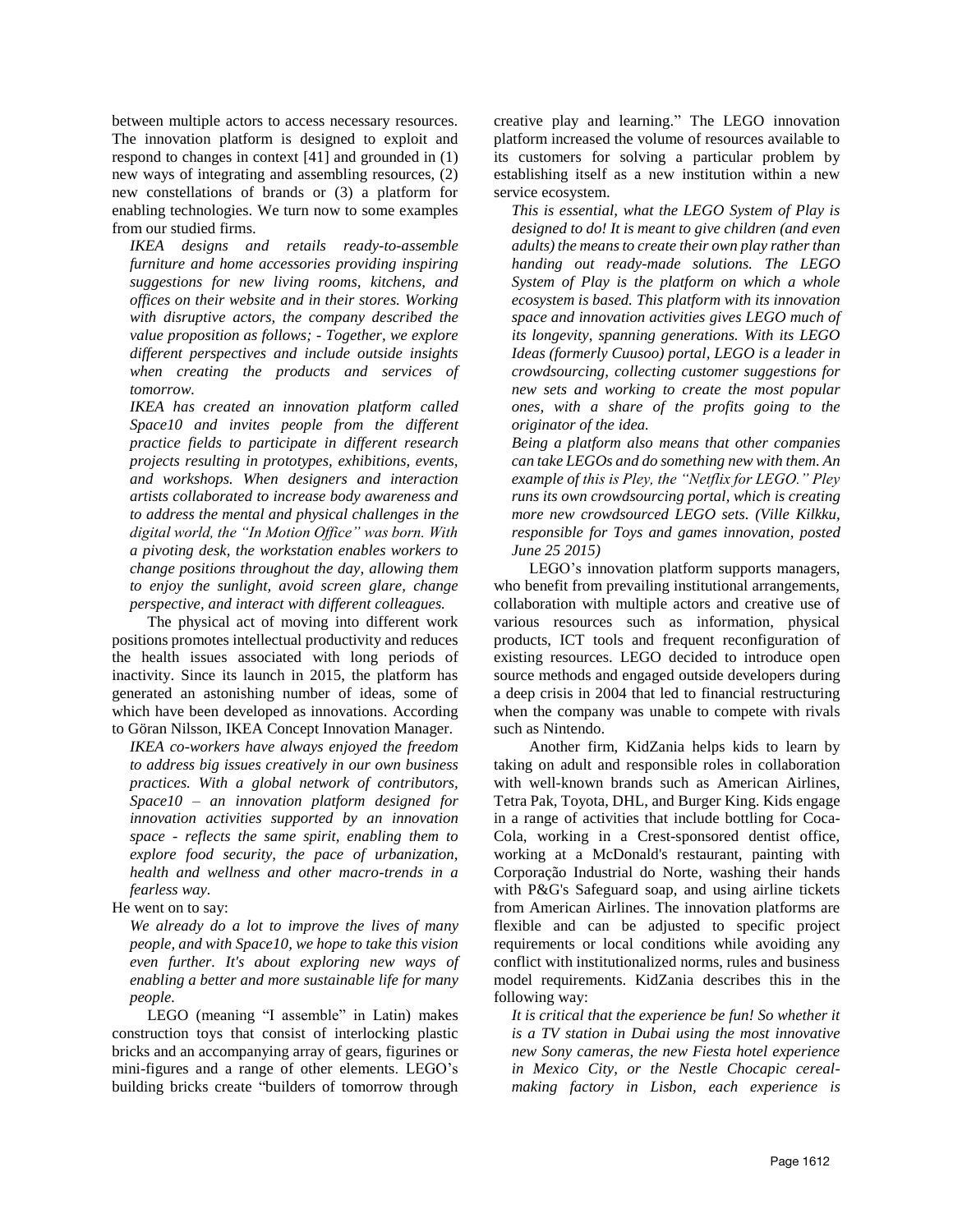*uniquely crafted to be enjoyable for kids and beneficial for partners. (Former Chief Marketing Officer in KidZania Journal 2011)* 

Contextualization supports Wright and Stigliani's (2015) argument that the decision to grow and upscale is linked to practices for accessing and configuring resources. KidZania's business partners provide the parks with scale replicas that support the integration of well-known local and international brands. The challenge for the upscaling process is to strike a balance between positioning a leading brand in the local market and managing KidZania as a global brand and resource platform to communicate values and social habits to children.

Eataly is an umbrella brand that brings small local brands in the food and wine industry alongside global brands like Barilla, Slow Food (a provider of quality assurance and employee training) and Coop (a provider of logistics solutions in the food sector). Eataly demonstrates how a brand platform can be used to configure local food product suppliers and well-known global brands as a scalable service ecosystem.

*In Italy, with the support of Slow Food, the company selects only high-quality brands with traditional and sustainable production practices. Eataly abroad introduces also the brands that local partners suggest to be the more representative of Italy. For instance, in New York, Eataly included the first Nutella bar in the world, and for the same reason selected Barilla as the main brand of pasta. In Brazil, the local partner instead suggested not including Barilla among the pasta brands, because it is not well positioned in the Brazilian market. (Operations Manager)*

KidZania collaborates with international and local brand owners in much the same way as Eataly. This contextualization shows how an actor can use an innovation platform to develop service innovation processes and outcomes. This is again illustrated by Eataly:

*Worldwide, Eataly stores develop close relationships with the territory, selecting the best local suppliers. In general, for stores abroad, the selection process differs for dry and fresh foods; dry products are exported from Italian suppliers while in the case of fresh products, local providers have to abide by specific methods of production and values, as in Italy. (Operations Manager)*

These actors join forces by integrating their resources to realize the value proposition articulated by the service ecosystem's key actor. Collaboration and resource integration among multiple actors is coordinated and managed through web service platforms.

*[Eataly](http://www.eataly.com/) uses Amazon Web Services (WBS) for a wide range of business functions: running its website and e-commerce platform, providing data storage and communicating with a mobile app, as well as for business analytics. By using AWS, Eataly has been able to expand globally while scaling to support hundreds of thousands of users and millions of page views every month. (Eataly website, August 2018)*

By coordinating licensing agreements and contracts with a wide range of actors, including record labels, media companies, and artists, Spotify has developed a technology platform for streaming music, video and podcasts. Users collaborate in creating, editing and sharing tracks and playlists on [social media.](https://en.wikipedia.org/wiki/Social_media) As illustrated by Spotify, an innovation platform plays multiple roles beyond streaming services offered to customers, including managing the relations with artists (B2B relations):

*Unlike physical or [download](https://en.wikipedia.org/wiki/Music_download) sales, which pay artists a fixed price per song or album sold, Spotify pays [royalties](https://en.wikipedia.org/wiki/Royalties) based on the number of artists' streams as a proportion of total songs streamed. It distributes approximately 70% of total revenue to rights holders, who then pay artists based on their individual agreements [42].*

Amazon's technology platform offers a wide range of e-commerce services, including contracts, financial support services, distribution mechanisms, and logistics solutions. These services are also offered to partners and suppliers (the B2B context) and have a global reach. Amazon "builds a place where people can come to find and discover anything they might want to buy online". In the 2017 Global Innovation Index, Amazon was named as the most innovative company in the world. According to Amazon CEO *Jeff Bezos,*

*Our job is to invent new options that nobody's ever thought of before and see if customers like them. Our customers are loyal to us right up until the second somebody offers them a better service. And I love that. It's super-motivating for us.*

The latest version of Amazon's streaming music service, Amazon Music Unlimited, sits on top of its original music store (Amazon MP3), which opened nine years ago.

*"Amazon Studios' Emmy Award–winning original TV shows are built on an innovation platform for aspiring scriptwriters. And the company's fashion business—Amazon is now the second-largest seller of apparel in the U.S., according to Morgan Stanley evolved from brand experiments in outdoor furniture (2004), home goods (2008), electronic accessories (2009), diapers (2014), and now (2018) perishables such as organic, fair-trade-certified coffee".*

Unlike Apple, Google and Microsoft, Amazon is not fixated on a tightly designed ecosystem of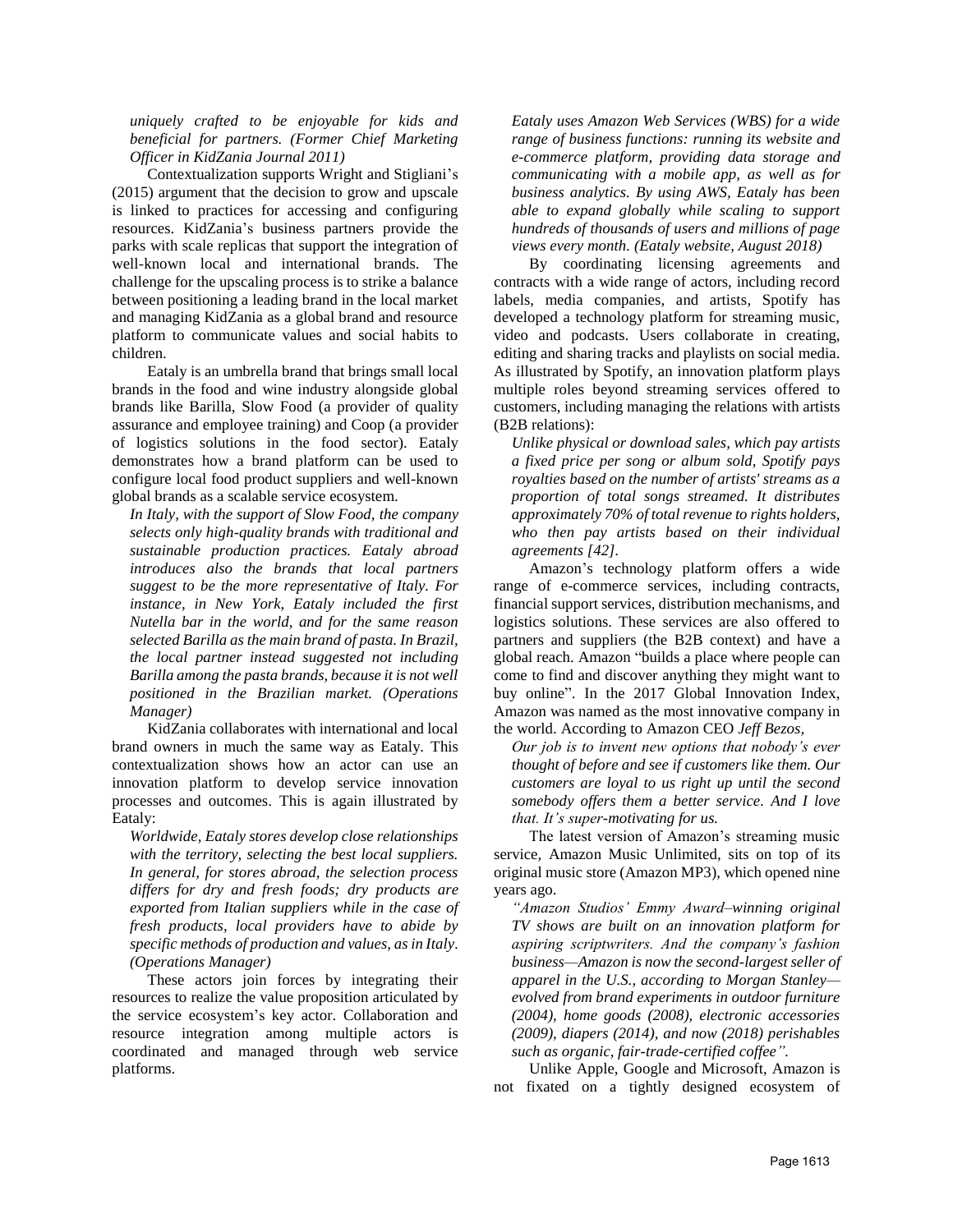interlocking apps and services. Instead, Bezos favors platforms that each serves its own customers in the best and fastest way possible*.* 

*That impulse has spawned an awesome stream of creative firsts. Just this past year, Prime Video became available in more than 200 countries and territories, following the November debut of The Grand Tour, Amazon's most-watched premiere ever. Twitch, the streaming video-game network that Amazon acquired in 2014, unveiled its first three original titles from its recently formed studios.* 

Amazon opened two dozen new fulfillment centers, became the largest online store in India and made its first delivery by autonomous drone in the United Kingdom. Amazon has invested millions in startups to build voice control apps for the intelligent assistant Alexa, giving her thousands of new skills and a stream of new services will be launched during the second half of 2019. They are all configured to fit and support the overall Amazon e-commerce platform.

The six firms described above are all known as innovators within their industry with innovations to both consumers and business customers. They can also be said to be founded on a clear value co-creation focus and to have honored this logic over time. The firms exhibit three distinct types of focus, driving the activities and projects on their innovation platform—assembly, brand constellation, and technology—which guide service innovation processes and outcomes, see table 1. IKEA and LEGO are characterized by a focus on assembly, with innovation activities ranging from how to solve customer problems to assembly viewed from an environmental and health perspective. In the case of KidZania and Eataly, established brands play a key role in their service ecosystems, providing physical and financial resources to enable upscaling as well as local adjustments of the service ecosystem. Spotify and Amazon both use technology to connect multiple business actors and customers in complex service ecosystems. Table 1 summarizes the six cases in terms of the strategic focus of innovation platform, innovation activities, and innovation space.

# **5. Discussion**

The aim of this paper is to explain how innovation platforms foster service innovation by broadening the scope beyond individual service innovations.

The article contributes by explaining how platforms with innovation activities (agency) and innovation space (structure) designed to support and direct innovations come about and scale up. An innovation platform builds on existing resources and relations with engaged actors to accomplish, coordinate multi-actor collaboration and facilitate the realization of innovative value propositions for business renewal. The empirical cases have many things in common but the type of innovation activities and spaces also differ.

The firms' used for contextualizing the innovation platform framework all rely more or less on sets of technologies and use innovation platforms to foster service innovations, see table 1 below. Furthermore, brands and constellations of brands are present in all six firms but might be less important in some and very important in others, with an innovation space labeled 'brands constellation focus'. Assembly is also present in all firms but with different meanings and not physical assembly as in IKEA but e.g. assembly of song-lists in Spotify and logistic solutions in the case of Amazon. The main differences are explained by varied strategic focus of the innovation platforms. Two of the firms – IKEA and Lego - focus their business on physical assembly as the basis for multi-actor collaboration and resource integration. Therefore, this is also shaping the innovation logic. We label this as an assembly focused innovation platform. Kidzania and Eataly represent businesses with a focus on multi-actor collaboration and integration of their well-known brands. They are referred to as innovation platforms grounded in a constellation of brands. Finally, Spotify and Amazon are both technology based businesses and their innovation are technology driven, here referred to as technology focused innovation platform. The three types of innovation platforms are all spaces (structures), physical as well as virtual used to enable and direct innovation projects (activities) with outcomes configured to renew ongoing business.

As part of the innovation efforts the key actors invites other collaborating actors with complementary resources to play various supporting roles. This was discussed by Carida, Edvardsson [43] in terms of embedded processes of matching, resourcing and valuing, and the present paper sheds further light on how key actors use innovation platforms to orchestrate these processes. We also show how innovation platforms, grounded in an innovation space support innovation activity. The innovation space and the platform's activities coordinate and facilitate multi-actor collaboration to improve their own viability and that of the service ecosystem [44]. The actors using the platforms are embedded in different social structures and are shaped by prevailing norms and rules [45].

The six studied firms have all continued to innovate over time—in some cases, over many decades. An innovation platform fosters a continuous stream of innovations and must be sufficiently flexible to cope with changes in market conditions. This includes attracting and retaining new actors, absorbing context dynamics and exploiting new ideas technologies, brands and other resources over time. This is close to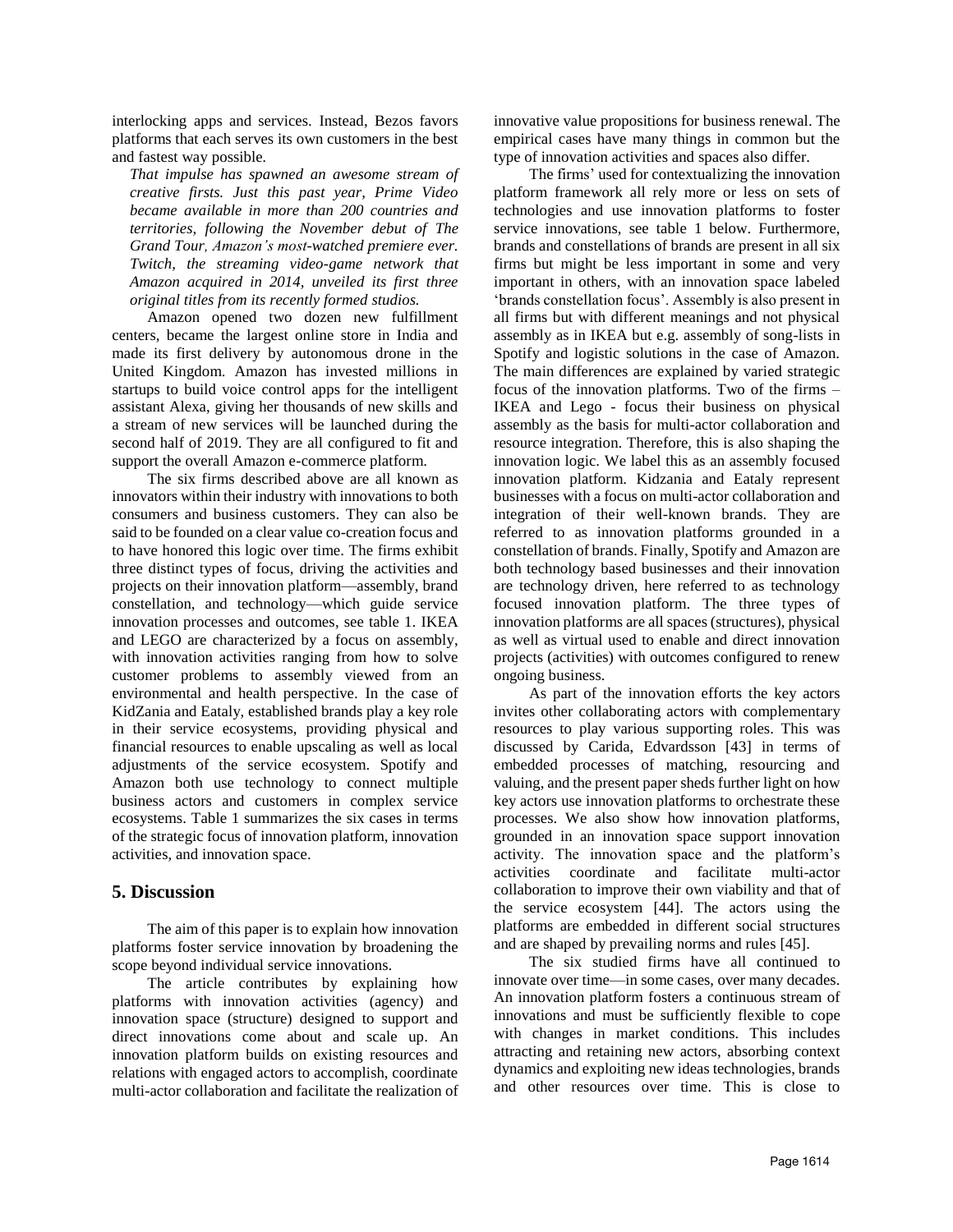Edvardsson, Frow [41] use of a service ecosystem lens to explain how contextual elements and trends foster service innovation in terms of three characteristics: speed, granularity, and liquefaction. These facilitate the analysis of changes in the contextual elements of space,

resources and institutional arrangements and how these can foster service innovation. The wide range of activities and interactions with a growing number of collaborating actors that must be coordinated,

| Firm                       | <b>Innovation platform intersections</b>                                                                                                                                                                                                                                                                                                                                                                     | <b>Innovation activities</b>                                                                                          | <b>Innovation</b><br>space             |
|----------------------------|--------------------------------------------------------------------------------------------------------------------------------------------------------------------------------------------------------------------------------------------------------------------------------------------------------------------------------------------------------------------------------------------------------------|-----------------------------------------------------------------------------------------------------------------------|----------------------------------------|
| <b>IKEA</b><br><b>LEGO</b> | IKEA's innovation platform draws on a large volume of<br>customer feedback to facilitate expert collaboration to find<br>easier and better lifestyle solutions. The innovation platform<br>focuses on upscaling fabrication across multiple actors.<br>The innovation platform supports collaboration among                                                                                                  | Expert collaboration<br>focusing on<br>innovative lifestyle<br>creation                                               | Assembling<br>focus                    |
|                            | multiple actors. Super customers and user communities are<br>invited to make creative use of information and physical<br>products, using ICT tools to reconfigure existing resources.<br>The innovation platform encourages risk-taking innovative<br>activities to identify new value propositions.                                                                                                         | Super customer<br>participation in risk-<br>taking brick building<br>activities                                       |                                        |
| Kidzania                   | KidZania's innovation platform focuses on enhancing<br>learning through responsible roles involving well-known<br>brands. Their distinctive business model involves experts<br>from different fields such as marketing, psychology,<br>pedagogy, and ludology, as well as the board of directors.<br>The firm is actively developing an innovative learning<br>platform to prepare kids for the adult world. | Expert collaboration<br>mixing brands to<br>achieve the<br>innovative learning<br>outcome                             | <b>Brand</b><br>constellation<br>focus |
| Eataly                     | Eataly focuses on the benefits of healthy, nutritious foods<br>and culinary experiences from various Italian brands. The<br>innovation platform is used to widen access to quality food<br>and drinks based on a deep knowledge of what they sell and<br>serve. Eataly invites brand owners and customers to their<br>innovation platform to disseminate ideas about the Italian<br>lifestyle.               | Expert collaboration<br>to select brands to<br>create an Italian<br>lifestyle                                         |                                        |
| Spotify                    | Spotify's innovation platform is based on technical and<br>legal expertise, using big data to analyze and advocate new<br>offerings. The innovation platform invites record labels,<br>media companies, and artists to collaborate by creating,<br>editing and sharing playlists and tracks on social media.                                                                                                 | Expert collaboration<br>combines technical,<br>legal and music<br>knowledge to enhance<br>the listening<br>experience | Technology<br>focus                    |
| Amazon                     | Amazon's innovation platform uses technology to<br>encourage experts from different fields to search for<br>advanced solutions for connecting people to trade. The<br>platform proposes that every actor can connect with others<br>to trade merchandise and services.                                                                                                                                       | Expert collaboration<br>using technology and<br>logistics to create a<br>place to trade                               |                                        |

Table 1: Overview of innovation platforms and the six case firms

controlled and directed in a changing context seems to have been successfully accommodated by the platforms in question.

## **6. Suggestions for further research**

Digitalization, robotization, and AI are among the developments that will continue to create both challenges and opportunities for innovative renewal. Innovation platforms will become increasingly

important for business in general and for service innovation in particular. Furthermore, innovation will become increasingly systemic in nature, involving networks of actors facilitated by a wide range of platforms, and future research can usefully address a number of questions. How are these platforms created and used to foster service innovations? Why do some platforms upscale rapidly and become widely used while others fade away? How does a changing context foster the development of innovation frameworks?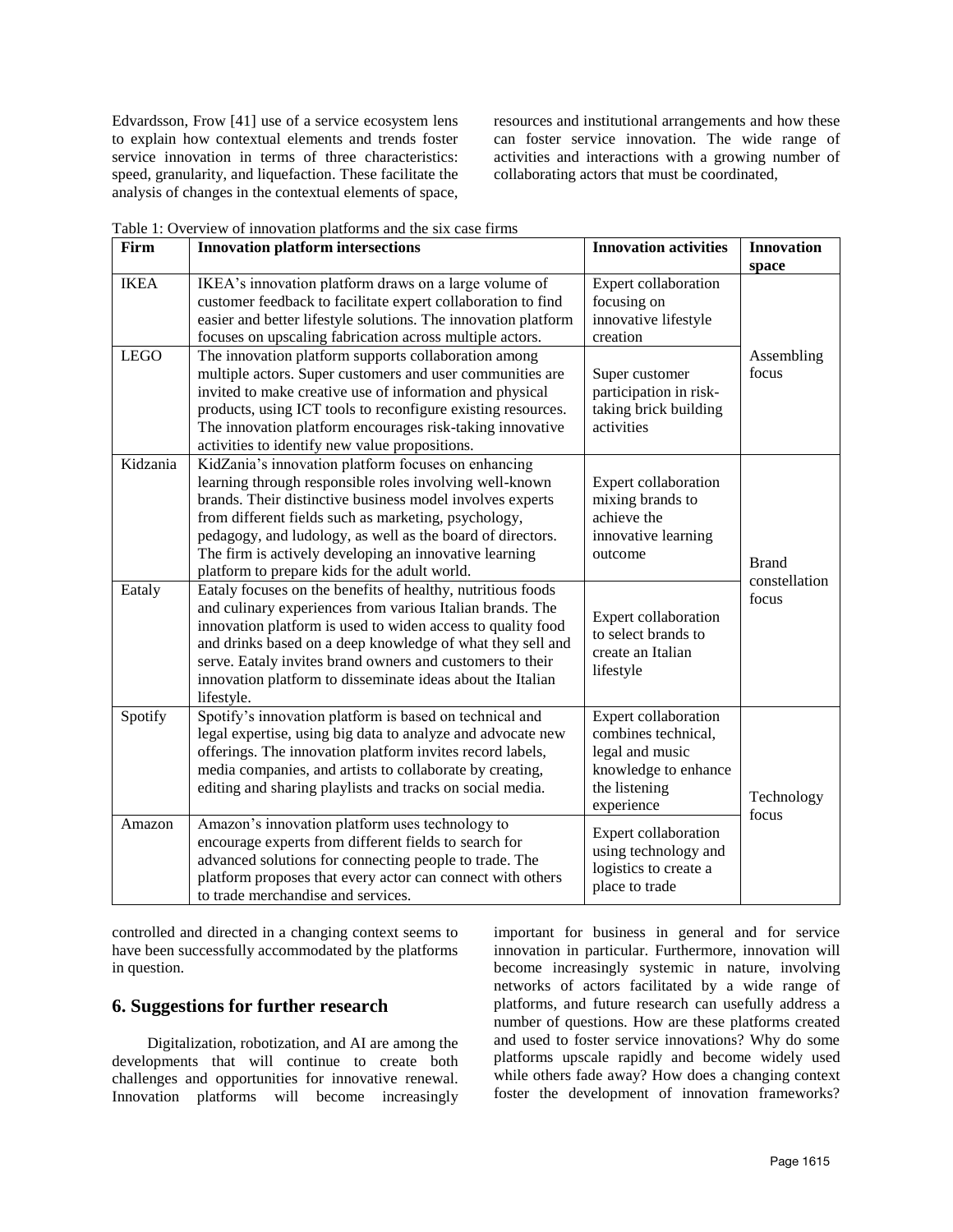These questions provide a basis for further conceptual development, as well as qualitative and quantitative empirical investigation across a wide range of contexts, firms and service ecosystems.

*First*, we suggest detailed studies of innovation platforms in various service industry settings to explore the characteristics and properties of innovation platforms, asking how and why these platforms foster service innovation and how innovation platforms develop and upscale. Adductive, comparative and longitudinal studies should investigate innovation platforms and their creations, including innovation projects currently underway. These studies should also assess the extent to which contextual dynamics and change promote service innovation.

*Second*, there is a need to describe and analyze what the key actors are doing when collaborating with other actors. How are challenges identified and managed when designing and deploying service innovation platforms? Here, we suggest the use of practice theory and interviews key actors working with innovation and also secondary data. Specific themes might include (a) the extent to which existing service innovation platforms influence innovative actions; (b) what attracts key actors to specific platform opportunities; (c) how service innovations are managed and which actors, resources and processes are supported by existing platforms and (d) what developments or adjustments are needed.

*Third,* this article highlights the complexity of defining and exploring how service innovation platforms foster innovation. Recent calls for new methods in service innovation research invite responses that embrace complexity; for example, agent-based modeling and simulation of contextual changes and service ecosystem responses may further illuminate the specific roles and functions of innovation platforms. In particular, this approach could be used to validate and refine our framework, as the use of models can help to address the complexity and is especially relevant to an ecosystem perspective.

*Finally*, service innovation scholars should collaborate with scholars in other academic disciplines such as computer science, entrepreneurship, design practice, and management. While many service innovation platforms depend on key actors to identify and exploit opportunities in dynamic service contexts, computer science can offer explanations based on AI, data analytics, information security and system integration, including boundary objects. Similarly, design theories and design thinking concepts offer important insights into innovation, including actors' behaviors in different settings. Entrepreneurship theories, including effectuation logic and the mindset theory of action phases, offer a theoretical basis for

exploring how contextual change fosters service innovation.

# **7. References**

- 1. Gebauer, H., A. Gustafsson, and L. Witell, *Competitive advantage through service differentiation by manufacturing companies.* Journal of Business Research, 2011. **64**(12): p. 1270-1280.
- 2. Lusch, R.F. and S. Nambisan, *Service Innovation: A Service-Dominant Logic Perspective.* MIS Quarterly, 2015. **39**(1): p. 155-176.
- 3. Alstyne, M.W.V., G.G. Parker, and S.P. Choudary, *Pipelines, Platforms, and the New Rules of Strategy.* Harvard Business Review, 2016. **94**(4): p. 54-62.
- 4. Gallouj, F. and O. Weinstein, *Innovation in services.* Research Policy, 1997. **26**(4/5): p. 537.
- 5. Edvardsson, B. and B. Tronvoll, *A New Conceptualization of Service Innovation Grounded in S-D Logic and Service Systems.* International Journal of Quality & Service Sciences, 2013. **5**(1): p. 19-31.
- 6. Chandler, J.D., et al., *How Does Innovation Emerge in a Service Ecosystem?* Journal of Service Research, 2019. **22**(1): p. 75-89.
- 7. Edvardsson, B., B. Tronvoll, and L. Witell, *Understanding Key Market Challenges: An Integrative Framework for Service Innovation.* Marketing Theory, forthcomming.
- 8. Orlikowski, W.J., *Using Technology and Constituting Structures: A Practice Lens for Studying Technology in Organizations.* Organization Science, 2000. **11**(4): p. 404-428.
- 9. Skålén, P., et al., *Exploring value propositions and service innovation: a service-dominant logic study.* Journal of the Academy of Marketing Science, 2015. **43**(2): p. 137-158.
- 10. Little, V.J., et al., *Turning Marketing Promises into Business Value: The Experience of an Industrial SME.* University of Auckland Business Review, 2006. **8**(1): p. 25-36.
- 11. Lusch, R.F. and S.L. Vargo, *Service-Dominant Logic: Premises, Perspectives, Possibilities*. 2014, Cambridge, UK: Cambridge University Press.
- 12. Vargo, S.L. and R.F. Lusch, *Service-Dominant Logic: Continuing the Evolution.* Journal of the Academy of Marketing Science, 2008. **36**(1): p. 1- 10.
- 13. Vargo, S.L., P.P. Maglio, and M.A. Akaka, *On value and value co-creation: A service systems and service logic perspective.* European Management Journal, 2008. **26**(3): p. 145-152.